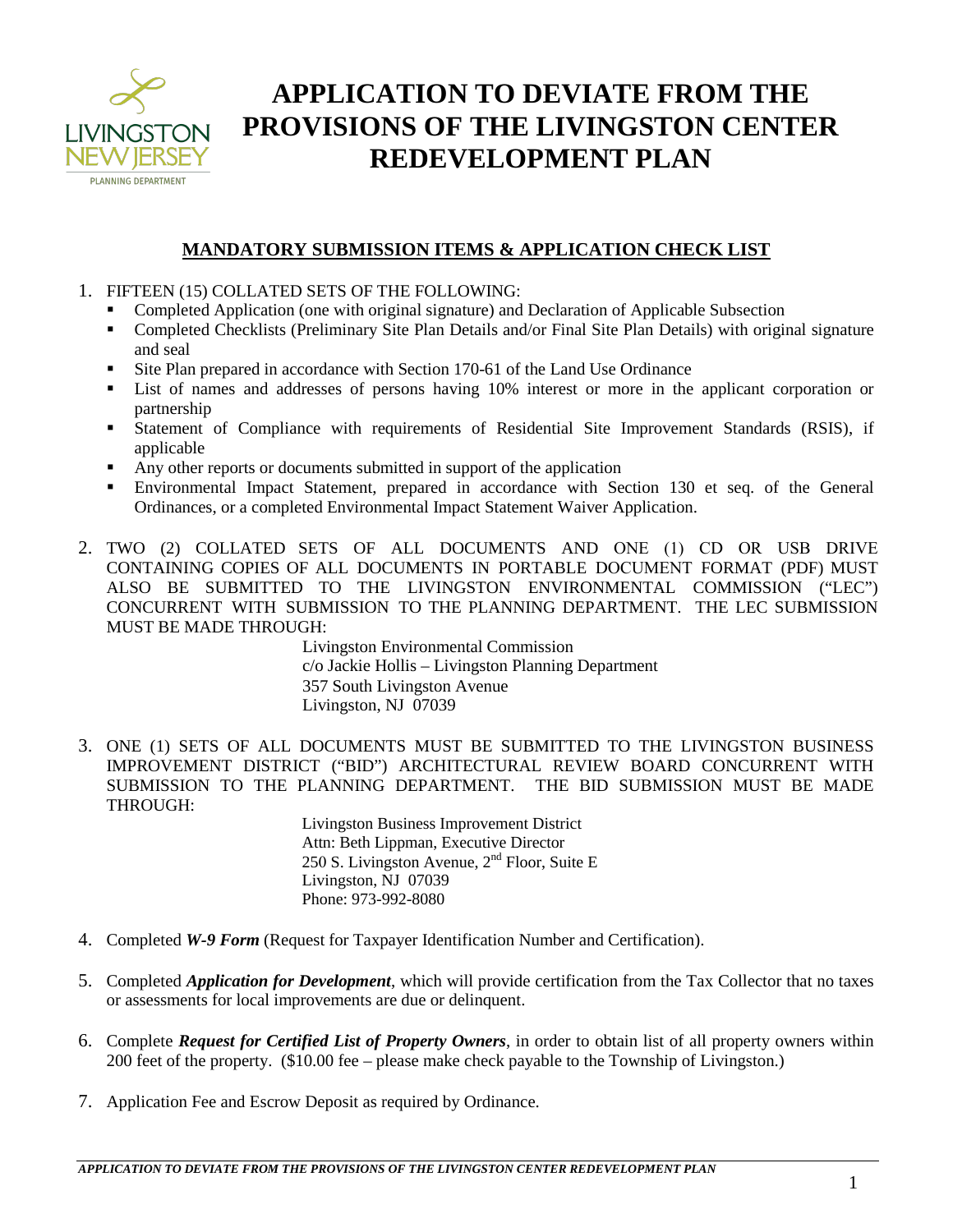

#### **ESCROW DEPOSITS:**

In accordance with the Ordinances of the Township of Livingston (§170-52B), escrow accounts are established to cover the cost of professional services including but not limited to planning, engineering, legal, meeting fees incurred (i.e. court reporter) and other expenses associated with the review of submitted materials. If additional sums are deemed necessary, the Board Administrator will notify the Applicant of the required additional amount. Sums not utilized in the application process shall be returned upon written request by the Applicant.

#### **ATTACHMENTS:**

- **•** Application to Deviate from the Provisions of the Livingston Center Redevelopment Plan
- Declaration of Applicable Subsection
- **Preliminary Site Plan Details Check List**
- Final Site Plan & Check List
- **Environmental Impact Statement Waiver Application**
- $\blacksquare$  W-9 Form
- Application for Development (Certification of Taxes and Assessments)
- Request for Certified List of Property Owners within 200'

Copies of the board's Rules of Procedure can be obtained from the Planning Department or on-line at [www.livingstonnj.org](http://www.livingstonnj.org/) / Planning Department.

#### **PUBLIC NOTICES ARE A JURISDICTIONAL REQUIREMENT. THE APPLICATION CANNOT BE HEARD UNTIL PUBLICATION AND PUBLIC NOTICE IS PROPERLY SERVED AND PROOF OF SAID NOTICE IS RECEIVED.**

#### **THIS APPLICATION DOES NOT RELIEVE THE APPLICANT FROM COMPLYING WITH OTHER TOWNSHIP ORDINANCES SUCH AS THE LOT SURFACE DRAINAGE, STORM WATER OR TREE REMOVAL ORDINANCES. OBTAINING THE NECESSARY APPROVALS AND PERMITS UNDER SUCH ORDINANCES WILL BE THE RESPONSIBILITY OF THE APPLICANT.**

#### ESSEX COUNTY PLANNING BOARD

In the event that this project is bounded on any side by a county road or is within 200' of another municipality or includes a subdivision, a county application must be completed and submitted to Essex County Planning Board directly. Submit to the Planning Department verification that the application was filed with the County Planning Board.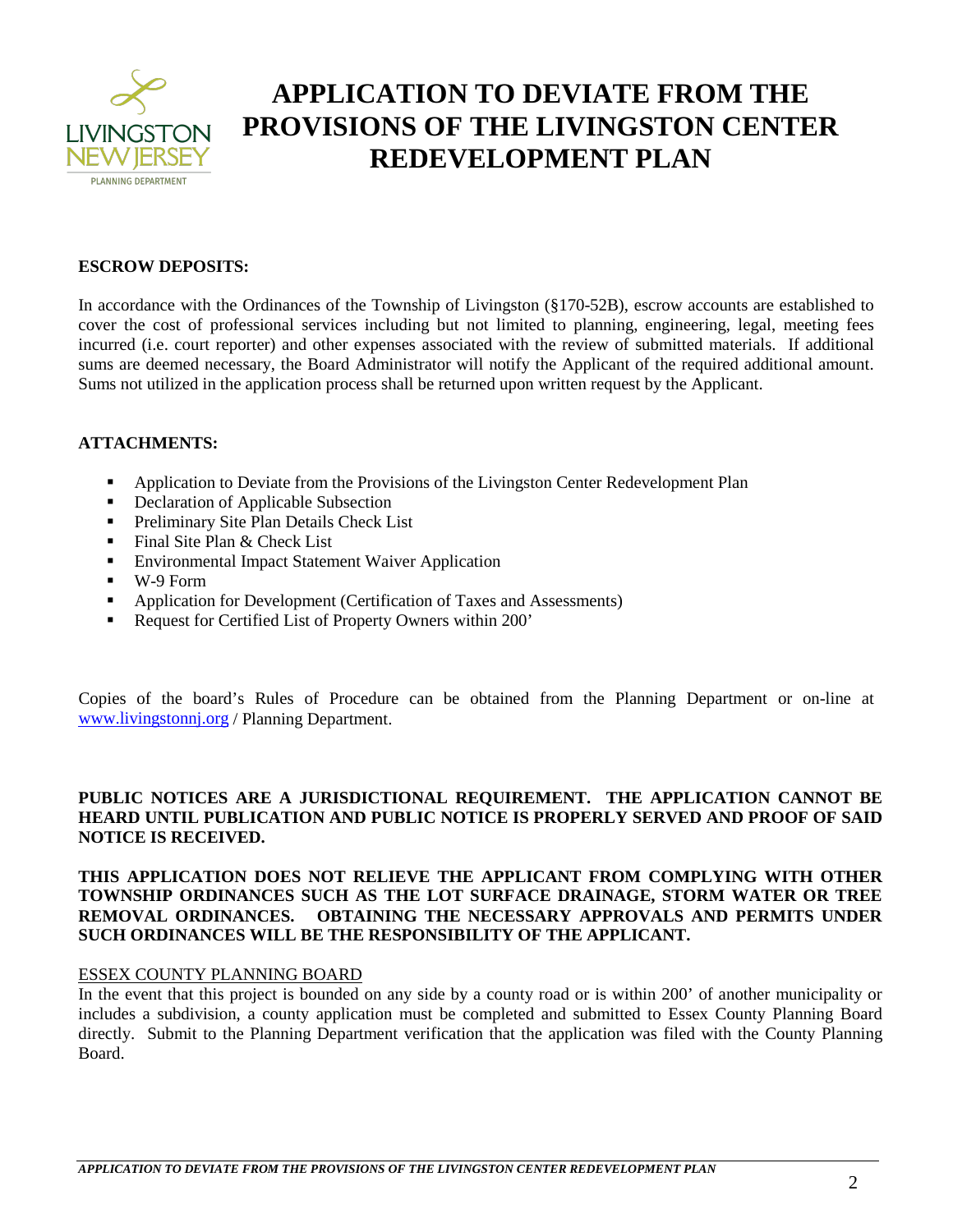

| DATE OF SUBMISSION<br><b>APPLICATION NUMBER</b><br><b>FOR OFFICE USE</b> |                |                                              |
|--------------------------------------------------------------------------|----------------|----------------------------------------------|
| Preliminary Approval                                                     | Final Approval | Preliminary & Final Approval<br>$\mathbf{1}$ |
| <b>BLOCK</b>                                                             | LOT(S)         | <b>ZONE</b>                                  |
| <b>PROJECT LOCATION</b>                                                  |                |                                              |
| <b>APPLICANT</b>                                                         |                | <b>TELEPHONE</b>                             |
| <b>ADDRESS</b>                                                           |                | <b>EMAIL</b>                                 |
| <b>OWNER</b>                                                             |                | <b>TELEPHONE</b>                             |
| <b>ADDRESS</b>                                                           |                | EMAIL                                        |
| <b>APPLICANT'S ATTORNEY</b>                                              |                |                                              |
| <b>ADDRESS</b>                                                           |                | <b>TELEPHONE</b>                             |
|                                                                          |                | <b>EMAIL</b>                                 |
| APPLICANT'S ENGINEER AND/OR PLANNER                                      |                |                                              |
| <b>ADDRESS</b>                                                           |                | <b>TELEPHONE</b>                             |
|                                                                          |                | EMAIL                                        |
| APPLICANT'S ARCHITECT                                                    |                |                                              |
| <b>ADDRESS</b>                                                           |                | <b>TELEPHONE</b>                             |
|                                                                          |                | <b>EMAIL</b>                                 |
| <b>ADDITIONAL EXPERTS</b>                                                |                |                                              |
| <b>ADDRESS</b>                                                           |                | <b>TELEPHONE</b>                             |
|                                                                          |                | <b>EMAIL</b>                                 |
|                                                                          |                |                                              |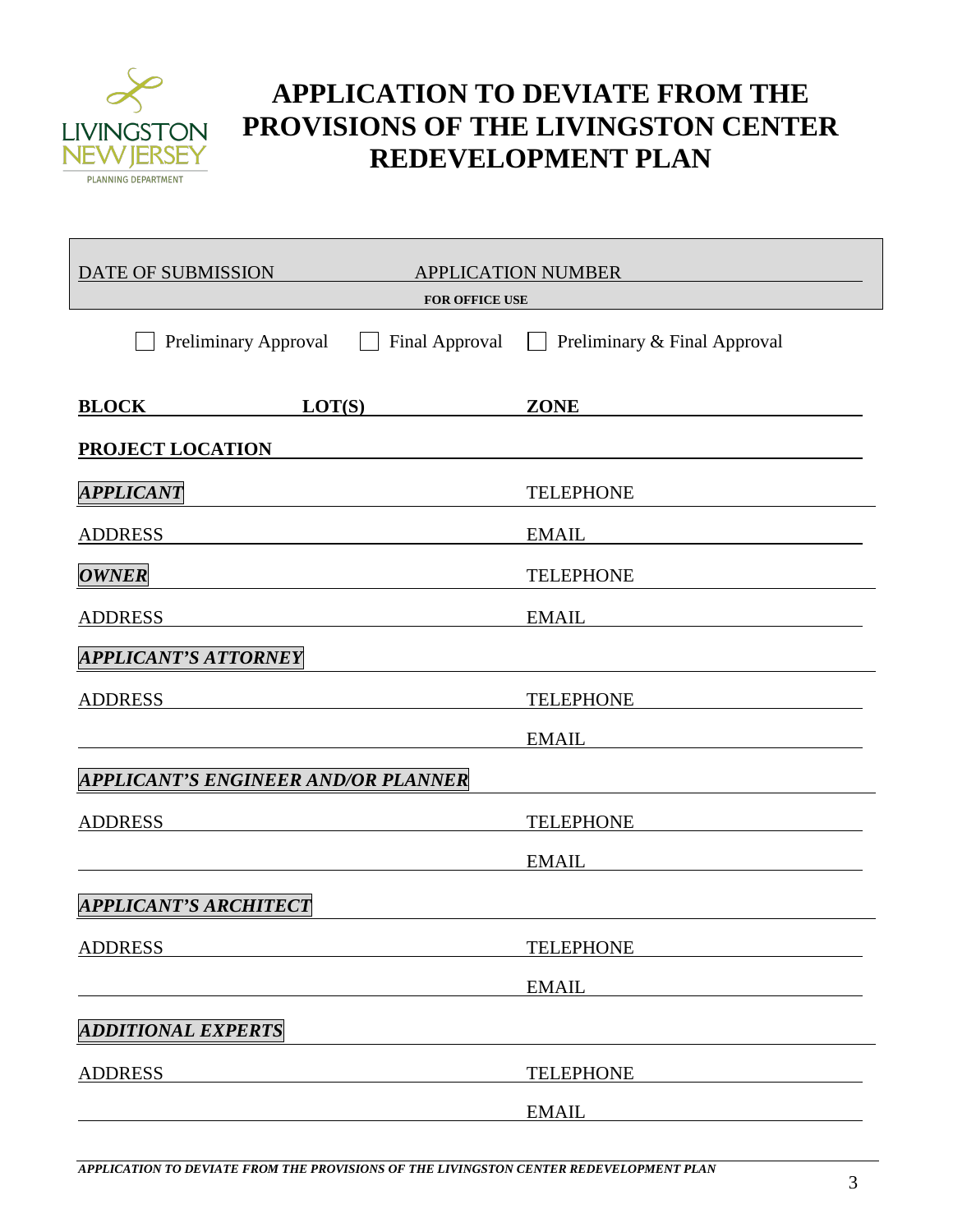

### BRIEF DESCRIPTION OF PROPOSED CONSTRUCTION OR USE

(Indicate type of use proposed; size of structures; hours of operation; number of employees; number of parking spaces; intention to sell or rent; and any other information submitted for consideration.)

PROPOSAL IS CONTRARY TO THE PROVISIONS OF THE LIVINGSTON CENTER REDEVELOPMENT PLAN ORDINANCE AS TO: (state violation, article, section and variance request and state principal points on which the variance request is made. Use separate sheet if necessary.)

HAS THERE BEEN ANY PREVIOUS APPEAL REGARDING THESE PREMISES? (If so, state the character of the appeal, date and disposition)

### LIST ANY LICENSES, PERMITS OR OTHER APPROVALS REQUIRED BY MUNICIPAL, COUNTY, STATE OR FEDERAL LAW AND THE STATUS OF EACH.

| I hereby affirm that all of the above statement<br>statements contained in the<br>and<br>papers<br>submitted herewith are true. | I hereby affirm that I am the attorney for the<br>owner of the premises involved in this application<br>and that I consent to the filing of the application. |
|---------------------------------------------------------------------------------------------------------------------------------|--------------------------------------------------------------------------------------------------------------------------------------------------------------|
| <b>Date</b><br>Signature of Applicant / Owner                                                                                   | <b>Signature of Attorney</b><br>Date                                                                                                                         |
| <i><b>Address</b></i>                                                                                                           | <i><b>Address</b></i>                                                                                                                                        |
|                                                                                                                                 |                                                                                                                                                              |